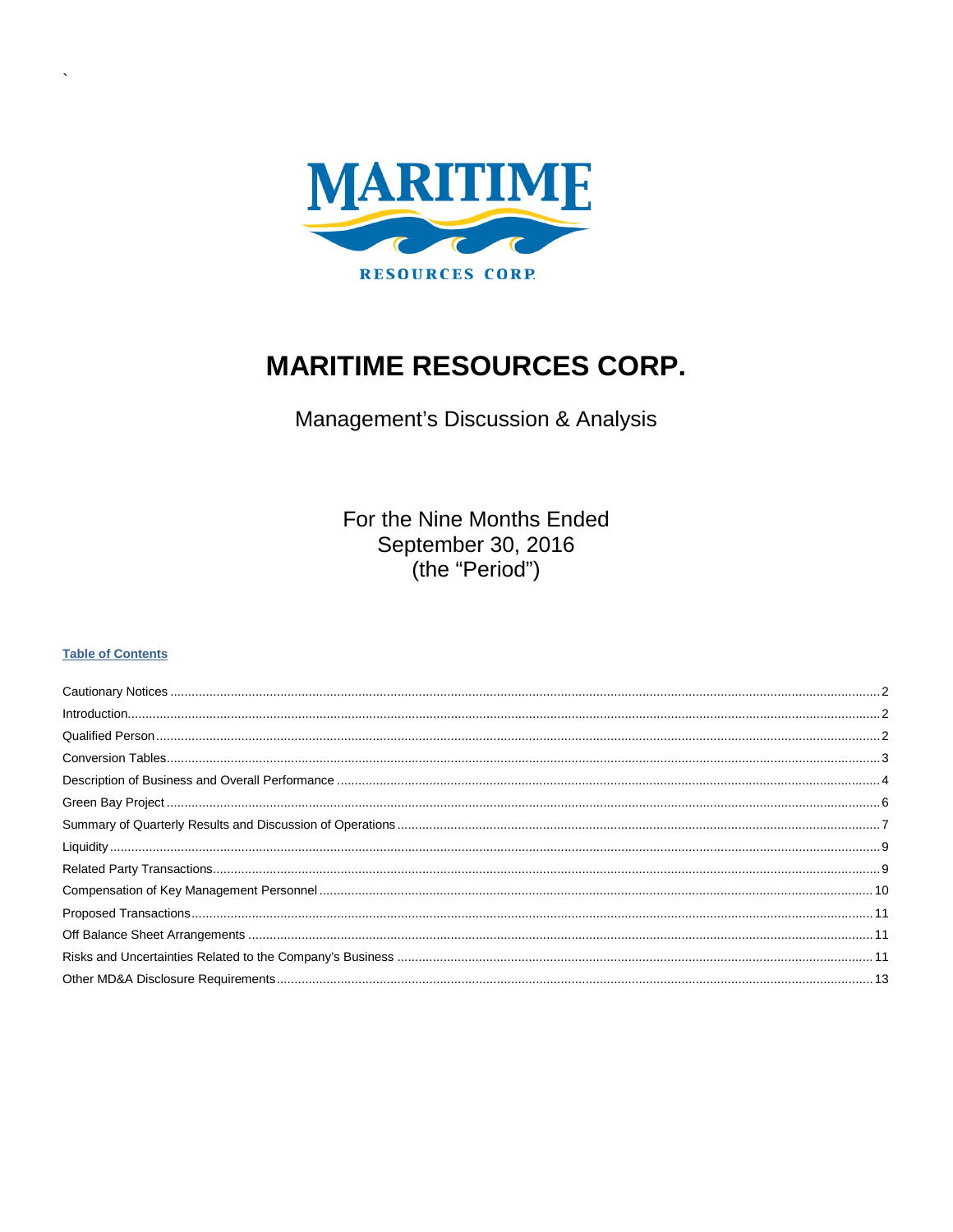## <span id="page-1-0"></span>**Cautionary Notices**

*The Company's financial statements for the nine months ended September 30, 2016, and this accompanying Management's Discussion and Analysis ("MD&A") contain statements that constitute "forward-looking statements" within the meaning of National Instrument 51-102, Continuous Disclosure Obligations of the Canadian Securities Administrators. Forward-looking statements often, but not always, are identified by the use of words such as "seek", "anticipate", "believe", "plan", "estimate", "expect", "targeting" and "intend" and statements that an event or result "may", "will", "should", "could", or "might" occur or be achieved and other similar expressions. Forward-looking statements in*  this MD&A include statements regarding the Company's future exploration plans and expenditures, the satisfaction of rights and performance of obligations under agreements to which the Company is a part, the ability of the Company to *hire and retain employees and consultants and estimated administrative assessment and other expenses. The forward*looking statements that are contained in this MD&A involve a number of risks and uncertainties. As a consequence, *actual results might differ materially from results forecasted or suggested in these forward-looking statements. Some of these risks and uncertainties are identified under the heading "Risks and Uncertainties Related to the Company's Business" in this MD&A. Additional information regarding these factors and other important factors that could cause*  results to differ materially may be referred to as part of particular forward-looking statements. The forward-looking *statements are qualified in their entirety by reference to the important factors discussed under the heading "Risks and Uncertainties Related to the Company's Business" and to those that may be discussed as part of particular forwardlooking statements. Forward-looking statements involve known and unknown risks, uncertainties, assumptions and other factors that may cause the actual results, performance or achievements of the Company to be materially different from any future results, performance or achievements expressed or implied by the forward-looking statements. Factors that could cause the actual results to differ include market prices, exploration success, continued availability of capital and financing, inability to obtain required regulatory approvals, title to properties, and general market conditions. These statements are based on a number of assumptions, including assumptions regarding general market conditions, the timing and receipt of regulatory approvals, the ability of the Company and other relevant parties to satisfy regulatory*  requirements, the availability of financing for proposed transactions and programs on reasonable terms and the ability of *third-party service providers to deliver services in a timely manner. Forward-looking statements contained herein are made as of the date of this MD&A and the Company disclaims any obligation to update any forward-looking statements, whether as a result of new information, future events or results or otherwise. There can be no assurance that forwardlooking statements will prove to be accurate, as actual results and future events could differ materially from those anticipated in such statements. Accordingly, readers should not place undue reliance on forward-looking statements.*

#### <span id="page-1-1"></span>**Introduction**

The management's discussion and analysis ("MD&A" or "Report") of Maritime Resources Corp. (the "Company" or "Maritime") has been prepared by management in accordance with the requirements under National Instrument 51-102 as at November 24, 2016 (the "Report Date"), and provides comparative analysis of the Company's financial results for the Period. The following information should be read in conjunction with the Company's audited financial statement for the year ended December 31, 2015 and the Company's condensed interim financial statements for the period ended September 30, 2016 together with the notes thereto (collectively, the "Financial Statements").Unless otherwise indicated, all dollar amounts in this document are in Canadian dollars.

The Financial Statements, together with this MD&A, are intended to provide investors with a reasonable basis for assessing the financial performance of the Company as well as potential future performance, and are not necessarily indicative of the results that may be expected in future periods. The information in the MD&A may contain forwardlooking statements, and the Company cautions investors that any forward looking statements by the Company are not guarantees of future performance, as they are subject to significant risks and uncertainties that may cause projected results or events to differ materially from actual results or events. Please refer to the risks and cautionary notices of this MD&A. Additional information relating to the Company may be found on SEDAR at *[www.sedar.com](http://www.sedar.com/)*.

## <span id="page-1-2"></span>**Qualified Person**

Mr. Bernard Kahlert, P.Eng. is the qualified person under National Instrument 43-101, responsible for the technical information presented in this MD&A and the supervision of work done in association with the exploration and development programs in respect of the Company's exploration property.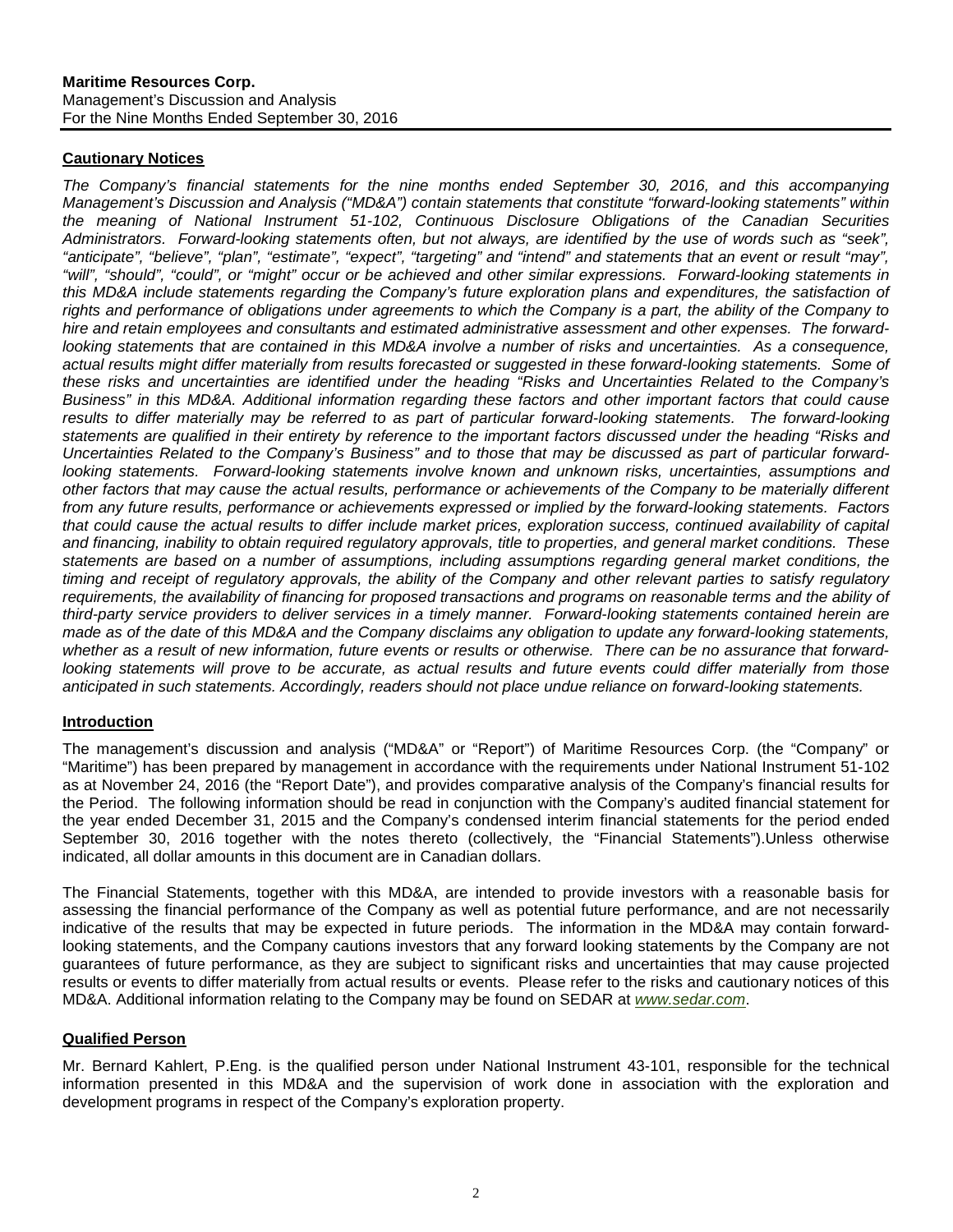## <span id="page-2-0"></span>**Conversion Tables**

For ease of reference, the following information is provided (www.onlineconversion.com):

| <b>Conversion Table</b> |               |           |               |  |  |  |  |  |  |  |  |
|-------------------------|---------------|-----------|---------------|--|--|--|--|--|--|--|--|
| <b>Imperial</b>         | <b>Metric</b> |           |               |  |  |  |  |  |  |  |  |
| 1 Acre                  |               | 0.404686  | Hectares      |  |  |  |  |  |  |  |  |
| 1 Foot                  |               | 0.304800  | <b>Metres</b> |  |  |  |  |  |  |  |  |
| 1 Mile                  | $=$           | 1.609344  | Kilometres    |  |  |  |  |  |  |  |  |
| 1 Ton                   |               | 0.907185  | Tonnes        |  |  |  |  |  |  |  |  |
| 1 Ounce (troy)/ton      | $=$           | 34.285700 | Grams/Tonne   |  |  |  |  |  |  |  |  |

#### **Precious metal units and conversion factors**

| ppb     | - Part per billion      |            | ppb                    | $=$ | 0.0010   | ppm  | $=$ | $0.000030$ oz/t  |  |
|---------|-------------------------|------------|------------------------|-----|----------|------|-----|------------------|--|
| ppm     | - Part per million      |            | 100 ppb                | $=$ | 0.1000   | ppm  | $=$ | $0.002920$ oz/t  |  |
| 0Z      | - Ounce (troy)          | 10,000 ppb |                        | $=$ | 10.0000  | ppm  | $=$ | 0.291670 oz/t    |  |
| oz/t    | - Ounce per ton (avdp.) |            | ppm                    | $=$ | 1.0000   | uq/q | $=$ | 1.000000 g/tonne |  |
| g       | - Gram                  |            |                        |     |          |      |     |                  |  |
| g/tonne | - gram per metric ton   |            | 1 $oz/t$               | $=$ | 34.2857  | ppm  |     |                  |  |
| mg      | - milligram             |            | 1 Carat                | $=$ | 41.6660  | mg/g |     |                  |  |
| kg      | - kilogram              |            | 1 ton $(\text{avdp.})$ | $=$ | 907.1848 | ka   |     |                  |  |
| ug      | - microgram             |            | 1 oz (troy)            | $=$ | 31.1035  | g    |     |                  |  |
|         |                         |            |                        |     |          |      |     |                  |  |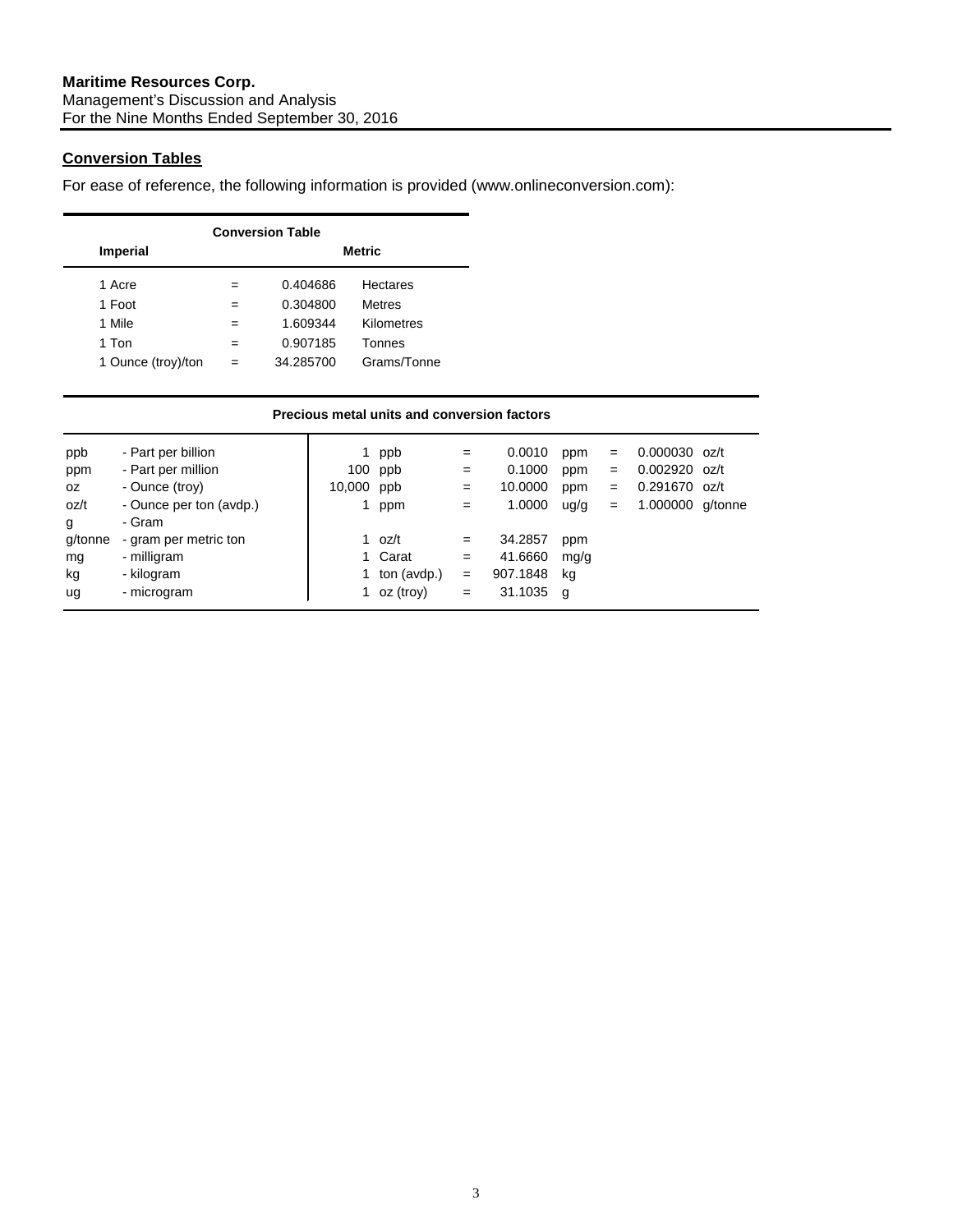#### <span id="page-3-0"></span>**Description of Business and Overall Performance**

The Company is a gold and base metals exploration company with a focus on Canadian mining opportunities. The Company is a reporting issuer in British Columbia and Alberta, and trades on the TSX Venture Exchange under the symbol MAE.

#### *Securities:*

#### *Offerings:*

From November 5, 2015 to June 17, 2016, the Company announced four private placements (collectively, the "Offerings"), all with the same terms by way of non-brokered private placements of units ("Equity Units") coupled with a streaming Royalty ("Royalty Units") that will return 100% of the original investment made pursuant to the Offering to investors, which streaming Royalty is to be paid out of production from the Company's Green Bay project ("Project"). As a condition of the Offerings, all participants acquiring Equity Units were required to acquire an equal number of Royalty Units, at a total combined price of \$0.15. The Offerings were comprised of Equity Units at \$0.14 per Equity Unit, with each Equity Unit consisting of one common share and one half of one non-transferable share purchase warrant ("Warrant"). Each whole Warrant attached to the Equity Units will entitle the holder to purchase one additional common share at a price of \$0.20 per common share for 36 months following closing. The Royalty Units had a price of \$0.01 per Royalty Unit, and, subject to written consent of the Company, may be assigned or transferred in their entirety only. Total royalties payable from the Royalty Units ("Royalty Payment") are capped at an amount equal to 100% of the total Offerings, with Royalty Payments being made annually beginning on the first anniversary of the date of commencement of commercial production for the Project. Royalty Payments will be funded solely from 10% of annual net cash flow from the Project, with net cash flow representing net production revenues realized from the Project after deduction all Project operating and debt servicing costs. At the option of the Company, Royalty Payments will be paid either in cash or in gold. The Offerings were subject to regulatory approval. Finders' fees in cash or Equity Units together with Finder/Broker Warrants, which have the same terms as the Warrants attached to the Equity Units, were payable on portions of the placements to finders or brokers who assisted in the placement, in accordance with applicable securities laws.

- 1) Offering #1: was announced on November 5, 2012 to raise gross proceeds of up to \$1,500,000
- 2) Offering #2: was announced April 18, 2016 to raise gross proceeds of up to \$2,000,000
- 3) Offering #2 Increase: was announced on April 26, 2016, to raise gross proceeds of up to a further \$400,000 by way of an increase of a maximum of 20% of Offering #2
- 4) Offering #3: was announced June 17, 2016 to raise gross proceeds of up to \$2,250,000.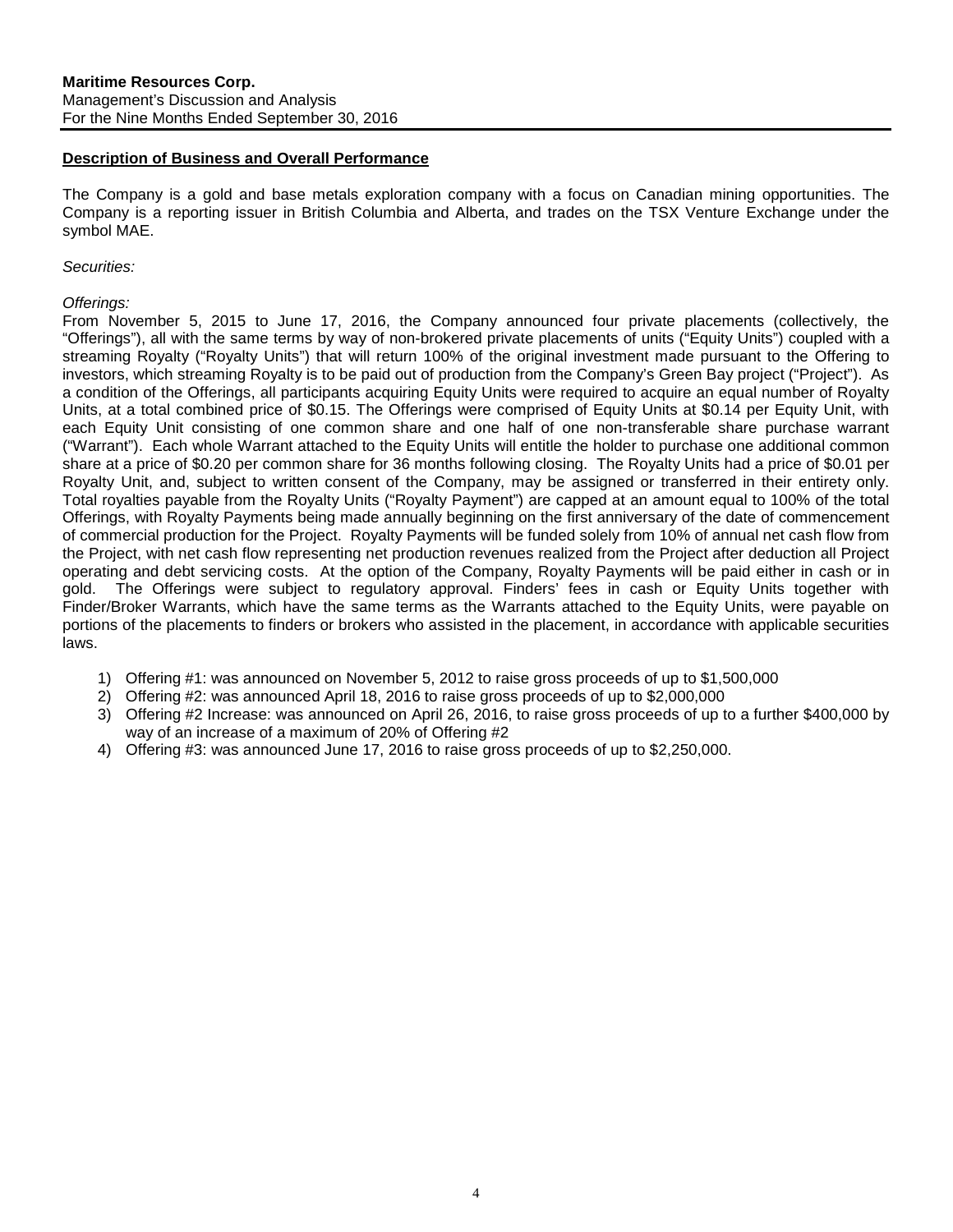#### **Maritime Resources Corp.** Management's Discussion and Analysis For the Nine Months Ended September 30, 2016

|                                | Offering #1       |                | Offering #2 Offering #2 Increase | Offering #3 $(1)$         | <b>Total</b> |
|--------------------------------|-------------------|----------------|----------------------------------|---------------------------|--------------|
| <b>Closing Date</b>            | February 12, 2016 | April 22, 2016 | Did not close                    | July 20, 2016             |              |
| <b>Gross Proceeds Received</b> | \$195,000         | \$790,500      | \$0                              | \$2,455,000               | \$3,440,500  |
| <b>Equity Unit Price</b>       | \$0.15            | \$0.15         | \$0.00                           | \$0.15                    |              |
| <b>Shares Issued</b>           | 1,300,000         | 5,270,000      |                                  | 16,500,000                | 23,070,000   |
| <b>Royalty Units Issued</b>    | 1,300,000         | 5,270,000      |                                  | 14,500,000 <sup>(2)</sup> | 21,070,000   |
| <b>Warrants Issued</b>         | 650,000           | 2,635,000      | $\overline{\phantom{a}}$         | 8,249,998                 | 11,534,998   |
| <b>Warrant Exercise Price</b>  | \$0.20            | \$0.20         | \$0.00                           | \$0.20                    |              |
| <b>Warrant Expiry Date</b>     | February 12, 2019 | April 22, 2019 | N/A                              | July 20, 2019             |              |
| <b>Finders' Fees</b>           |                   |                |                                  |                           |              |
| Cash                           | \$14,625          | \$57,431       | \$0                              | \$178,605                 | \$250,661    |
| <b>Warrants</b>                | 97,500            | 382,875        |                                  | 1,190,700                 | 1,671,075    |
| <b>Exercise Price</b>          | \$0.20            | \$0.20         | \$0.00                           | \$0.20                    |              |
| <b>Expiry Date</b>             | February 12, 2019 | April 22, 2019 | N/A                              | July 20, 2019             |              |

 $^{(1)}$  Offering #3 includes oversubscription of 10%

 $^{(2)}$ Net of 2,000,000 Royalty Units not issued due to non-payment

#### *April 6, 2016: Option and Share Purchase Agreement with Commander*

On April 6, 2016 the Company amended the terms of the Option and Share Purchase Agreement with Commander. Pursuant to the amended Option and Share Purchase Agreement, Maritime will identify third parties to purchase an initial 2,000,000 shares at a price of \$0.14 per share on or before August 31, 2016 (the "Initial Sale"), of which 1,000,000 shares must be purchased before April 30, 2016 (completed). Provided that the Initial Sale is completed by August 31, 2016, Maritime will have the option to identify third party purchasers to purchase an additional 2,000,000 shares every 6 months over the next 18 months at escalating prices of \$0.21, \$0.25, and \$0.30 per share. On August 31, 2016, the Company completed the purchase of a total of 1,500,000 shares at a total cost of \$245,000 (1,000,000 shares at \$0.14 per share; 500,000 shares at \$0.21 per share). The shares, classified as held for transfer, were valued at a total fair market value of \$270,000 (1,000,000 shares on April 30, 2016 at \$0.15 per share; 500,000 shares on August 31, 2016 at \$0.24 per share). The final two option prices are further subject to the price being the greater of the option price or 85% of the volume weighted average price of the common shares for the 10 trading days immediately preceding the applicable option exercise date. Any shares not purchased in a particular option exercise period are carried forward one time to the next exercise period at the higher exercise price, provided that a minimum of 500,000 shares have been purchased in the preceding period. The Voting Trust Agreement remains in full force and effect for the duration of the Option and Share Purchase Agreement, as amended. Any shares not purchased pursuant to the terms of the Option and Share Purchase Agreement, as amended, will automatically be released from the provisions of the Voting Trust Agreement.

On May 16, 2016, the Company announced that "a Prefeasibility Study ("PFS") has been initiated on the Company's Hammerdown, Rumbullion and Orion gold deposits that forms the basis of the Green Bay Property resource portfolio located in Newfoundland and Labrador, Canada. The PFS will be conducted on the NI 43-101 mineral resource estimate completed in May 2013 that contained a mineral resource estimate in excess of 425,000 ounces of gold in the Measured and Indicated categories and in excess of 660,000 ounces in the Inferred category, both at a 3 g/t cut-off grade. The estimate was compiled by Tetra Tech of Ontario. The resource is shown in various cut off grades in the table. Maritime has engaged independent third party engineering firm WSP Canada Inc. ("WSP") to complete the PFS and evaluate the mining potential of the past producing Hammerdown deposit". Subsequently, it was decided to defer the Orion resources for further consideration.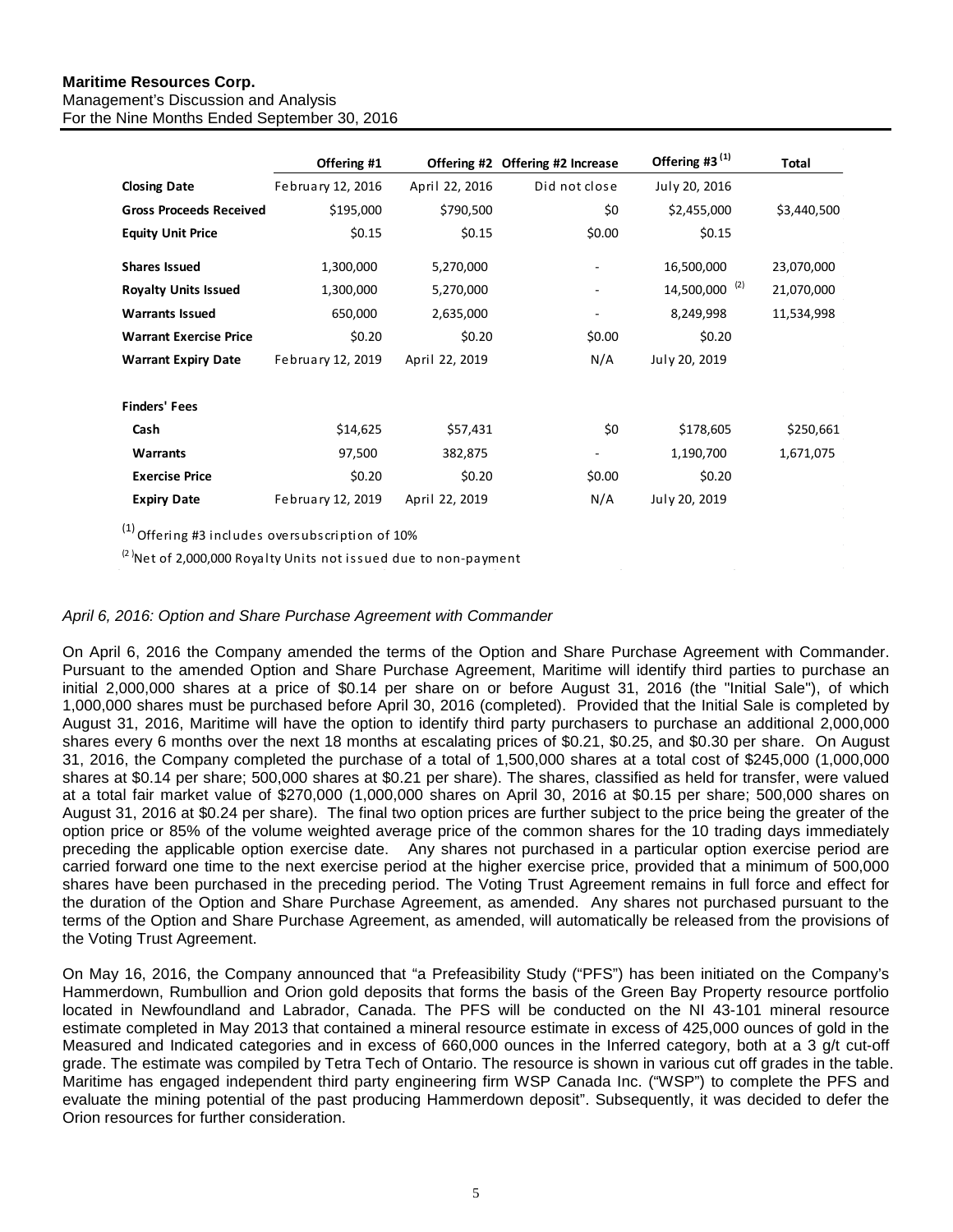## <span id="page-5-0"></span>**Green Bay Project**

Maritime's Green Bay property in central Newfoundland and Labrador hosts the Company's gold and base metal deposits. The recently closed (2004) Hammerdown Mine includes the adjacent Rumbullion and Muddy Shag Gold deposits. The Orion Gold deposit is situated 1.5 kilometres to the Southwest and the Lochinvar base-precious metal deposit is located 1 kilometre East of Hammerdown. Maritime has been reviewing the setting of the gold deposits in the Hammerdown area and has commenced an exploration program to expand the gold resource adjacent to the known gold zones, as noted below. Detailed lines were cut and a High frequency EM completed to the east of the Rumbullion Deposit. A Large Loop, high powered EM survey will be completed over the property between Hammerdown and Orion deposits to search for the deep Hammerdown Offset and extension of the Orion gold deposits.

Pursuant to the Letter of Intent ("LOI") entered into with Rambler Metals and Mining Canada Limited on November 17, 2014, the Company is working with Rambler Canada Limited ("Rambler") to conduct prefeasibility engineering and evaluation ('PFS') on the Hammerdown project. On May 9, 2016 the Company announced that it had entered into an Engineering, Evaluation and Services Agreement ("Agreement") with Rambler to evaluate the economic potential of reopening the past producing Hammerdown gold mine. WSP Consulting Engineers ("WSP"), based in Sudbury Ontario, was selected to provide a Pre-Feasibility Study for the Hammerdown gold deposit. A site visit with WSP was made in late June 2016 and work is underway.

#### During Fiscal 2015:

Extensive review of geological, geophysical and geochemical work over the large Green Bay property was undertaken as office study. It was determined that an area of high exploration potential covering about 1.5 square kilometres has not been surveyed in detail. This area, called the Rumbullion Extension, extends eastward from the Rumbullion reserve blocks to the eastern boundary of the Green Bay Property. A number of gold veins have been encountered during sporadic drilling here, but no detailed work was completed by Richmont Mines during mining operations at Hammerdown. Several high grade gold veins were encountered while drill testing the Lochinvar base metal deposit and are open to drill testing at depth.

A program of 25 km line-cutting, EM surveying and 2000 metre follow-up drilling was prepared. Work permits were filed and granted. A proposal for government financial assistance under the new Mines Department Guidelines was presented and granted.

#### During Fiscal 2016:

During the first half of 2016, several initiatives were commenced at Green Bay. To allow site studies, a new mining lease is required. To that extent, quotes were requested from surveyors to undertake the survey and application of the lease. Discussions were held with environmental consultants to undertake wildlife and water studies. Permitting to reopen the Hammerdown Portal for bulk sampling underground was also initiated.

New annual work permits were applied for and granted. A 2016 Junior Exploration Assistance ("JEA") grant for exploration support was also applied for and granted. Is it possible for the Company to recover up to \$150,000 in 2016 exploration expenditures, if over \$300,000 is expended. A new exploration program to cover assessment requirements of close to \$100,000 was also underway in late summer of 2016.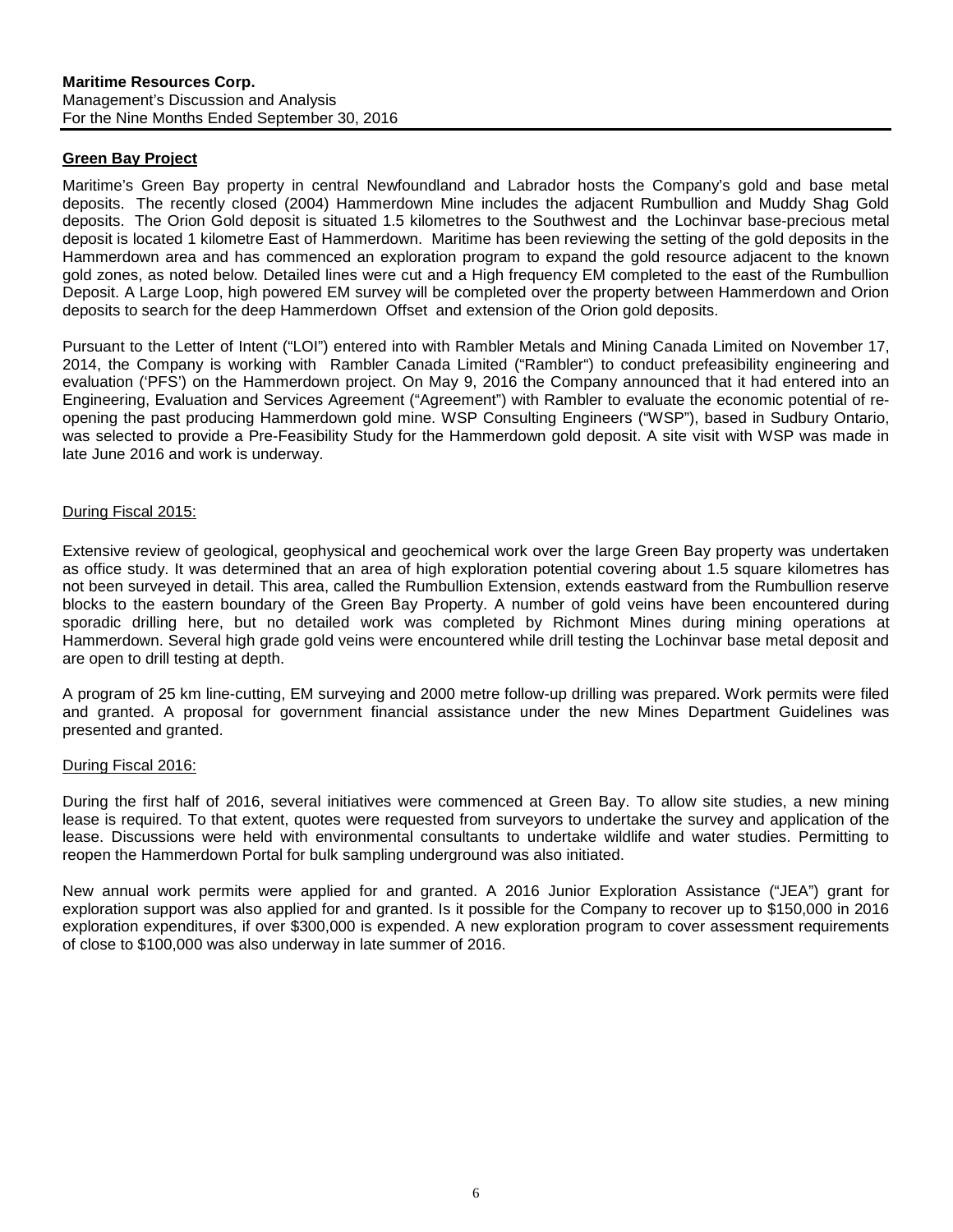Expenditures incurred on the Green Bay property during the periods ended September 30, 2016 and December 31, 2015 are as follows:

|                                        | <b>September 30, 2016</b> | <b>December 31, 2015</b> |
|----------------------------------------|---------------------------|--------------------------|
| Balance at the beginning of the period | \$<br>4,924,533           | \$<br>4,798,178          |
| <b>Exploration costs:</b>              |                           |                          |
| Drilling                               | 3,668                     | 3,900                    |
| Geology and report writing             | 218,695                   | 113,741                  |
| Geochemistry                           | 14,922                    |                          |
| Property                               | 74,948                    | 34,542                   |
| Geophysics                             | 61,025                    |                          |
| Other                                  | 6,130                     | 2,110                    |
|                                        | 379,388                   | 154,293                  |
| Less:                                  |                           |                          |
| <b>Recoveries &amp; Grants</b>         |                           | (27, 938)                |
| Net additions                          | 379,388                   | 126,355                  |
| Balance at the end of the period       | \$<br>5,303,921           | \$<br>4,924,533          |

## <span id="page-6-0"></span>**Summary of Quarterly Results and Discussion of Operations**

The selected information set out below has been gathered from the most recent eight quarterly financial statements for each respective financial period and is based on IFRS and Canadian GAAP.

|                                               | <b>Jun. 30</b>           |    | <b>Mar 31</b>   | <b>Dec 31</b>   |      | Sept 30         |               | <b>Jun. 30</b> |      | <b>Mar 31</b>            | Dec. 31            | Sep. 30   |
|-----------------------------------------------|--------------------------|----|-----------------|-----------------|------|-----------------|---------------|----------------|------|--------------------------|--------------------|-----------|
|                                               | 2016                     |    | 2016            | 2015            |      | 2015            |               | 2015           |      | 2015                     | 2014               | 2014      |
|                                               |                          |    |                 |                 |      |                 |               |                |      |                          |                    |           |
| <b>Exploration and evaluation assets</b>      | \$<br>5.303.921          | S. | 4,991,773       | \$<br>4,924,533 | S.   | 4,893,179       | $\mathcal{S}$ | 4,878,826      | S.   | 4,860,054                | \$<br>4,798,178 \$ | 4.777.605 |
|                                               |                          |    |                 |                 |      |                 |               |                |      |                          |                    |           |
| <b>Financing expense</b>                      | \$<br>13.934 \$          |    | $8.850$ \$      | 19.133 \$       |      | 16.174 \$       |               | 15.999 \$      |      | 15.824 \$                | $6.996$ \$         |           |
| G&A (incl. share based compensation)          | \$<br>918.553 \$         |    | 124.977 \$      | 306.808 \$      |      | 146.410 \$      |               | 88,687 \$      |      | 135,170 \$               | 97,012 \$          | 63,951    |
| Share-based payments                          | \$<br>438.438 \$         |    | $1.212$ \$      | 158.761 \$      |      | ÷.              |               | 130S           |      | 27.032 \$                | 19,298 \$          | 1,417     |
| Adjusted G&A (net of share based payments) \$ | 480.115 \$               |    | 123.765 \$      | 148,047         | - \$ | 146.410 \$      |               | 88.557 \$      |      | 107.138 \$               | 77,714 \$          | 62,534    |
| Deferred Tax Recovery (expense)               | $\overline{\phantom{a}}$ |    | ۰               |                 |      | ٠               |               | ۰              |      |                          | 14,350 \$          |           |
| Other comprehensive income                    | \$<br>25,000 \$          |    | ٠               |                 |      | ٠               |               | ۰.             |      | $\overline{\phantom{a}}$ | ۰.                 |           |
| Loss and comprehensive loss                   | \$<br>$(893, 553)$ \$    |    | $(124, 977)$ \$ | $(306, 808)$ \$ |      | $(146, 410)$ \$ |               | (88, 687)      | - \$ | $(135, 170)$ \$          | $(82,660)$ \$      | (63, 951) |
| Loss per share                                |                          |    |                 |                 |      |                 |               |                |      |                          |                    |           |
| -basic and diluted                            | \$<br>$(0.016)$ \$       |    | $(0.003)$ \$    | $(0.019)$ \$    |      | $(0.004)$ \$    |               | $(0.002)$ \$   |      | $(0.004)$ \$             | $(0.016)$ \$       | (0.002)   |
|                                               |                          |    |                 |                 |      |                 |               |                |      |                          |                    |           |

## **Non-IFRS Financial Measures**

Due to the adoption of the accounting standard for share-based payments, the Company's general and administrative quarterly expenses have fluctuated significantly. The granting and vesting of stock options is at the discretion of the Board of Directors and the resulting expenses do not reflect the normal operations of the Company. The Company has included "adjusted general and administrative expenses" without the share-based payments to be more reflective of normal operations. This financial measurement does not have any standardized meaning prescribed by IFRS and may not be comparable to similar measures presented by other corporations or entities.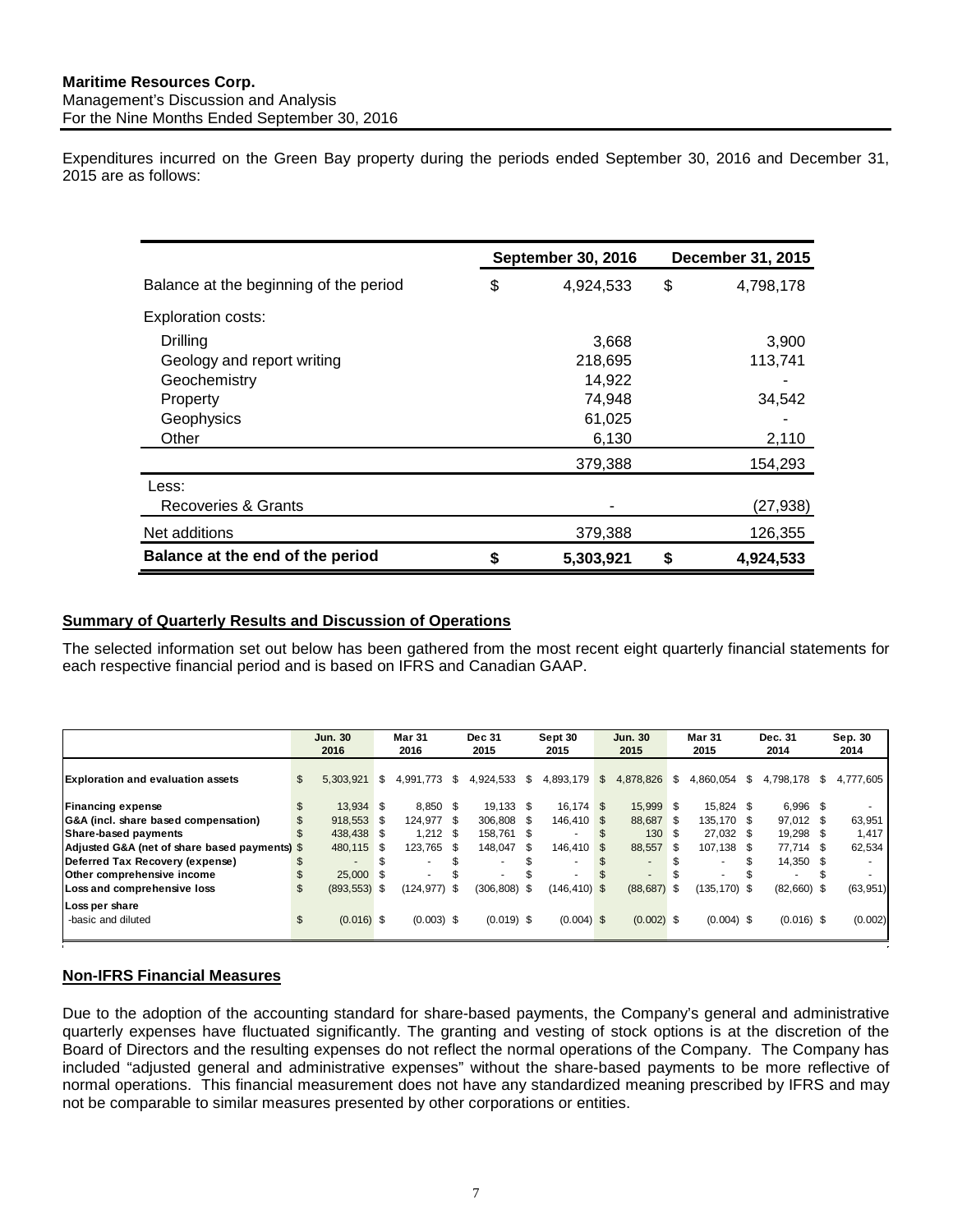#### **Discussion of Operations**

#### *- Quarter ended September 30, 2016 (the "Quarter 2016") results as compared with the quarter ended September 30, 2015 (the "Quarter 2015")*

The Company incurred total general and administrative expenses of \$918,094 during the Quarter 2016 (Quarter 2015: \$146,410). Included in general and administrative expenses are share-based payments, a non-cash item resulting from the application of the Black-Scholes Option Pricing Model using assumptions in respect of expected dividend yield average risk-free interest rates, expected life of the options and expected volatility. After deducting this non cash item, expenses were \$481,379 for the Quarter 2016 (Quarter 2015:\$146,410). The Company incurred expenditures of \$160,745 (Quarter 2015: \$38,400) on consulting, \$162,929 (Quarter 2015: \$16,570) on investor relations and promotion in connection with the various financings, \$127,785 (Quarter 2015: \$18,446) on administration, and financing expenses and interest of \$5,541 (Quarter 2015: \$16,174) in respect of the loans.

#### *- Nine months ended September 30, 2016 (the "Period") compared with the nine months ended September 30, 2015 (the "2015 Period")*

The Company incurred total general and administrative expenses of \$1,315,963 during the Period (2015 Period: \$385,271). Included in general and administrative expenses are share-based payments, a non-cash item resulting from the application of the Black-Scholes Option Pricing Model using assumptions in respect of expected dividend yield average risk-free interest rates, expected life of the options and expected volatility. After deducting this non cash item, expenses were \$876,313 for the Period (2015 Period: \$358,108), representing an increase of approximately 145%.

The following are the major variances:

- 1. Administrative expenses increased to \$252,696 (2015 Period: \$61,095) due to the Offerings, Option and Share Purchase Agreement, PFS, economic assessment and prefeasibility engineering at the Company's Green Bay property, and attendant overall activity.
- 2. Consulting expenses were \$237,545 for the Period (2015 Period: \$100,200). The increase is the result of a new rate for the services of the current CEO and the consulting fees of one of the director's, both of whom previously received director fees.
- 3. In respect of Directors' fees, effective April 1, 2015, the Company agreed to provide for directors' fees, as to \$1,500 per month for each of the 5 non-executive directors, effective April 1, 2015. On April 1, 2016, one of the non-executive directors entered into a consulting agreement with the Company, and on June 1, 2016, a second non-executive director entered into an employment agreement with the Company, for provision of their respective services.
- 4. Financing expense and interest on loans payable of \$22,784 for the Period (2015 Period: \$47,993) relate to loans and amortization of the value of bonus shares issued to lenders.
- 5. Investor relations increased to \$275,527 (2015 Period: \$61,366) in respect of expenses pertaining to the private placements.
- 6. Share-based payments of \$439,650 for the Period (2015 Period: \$27,163) were recognized in respect of the vesting of stock option, in relation to the following: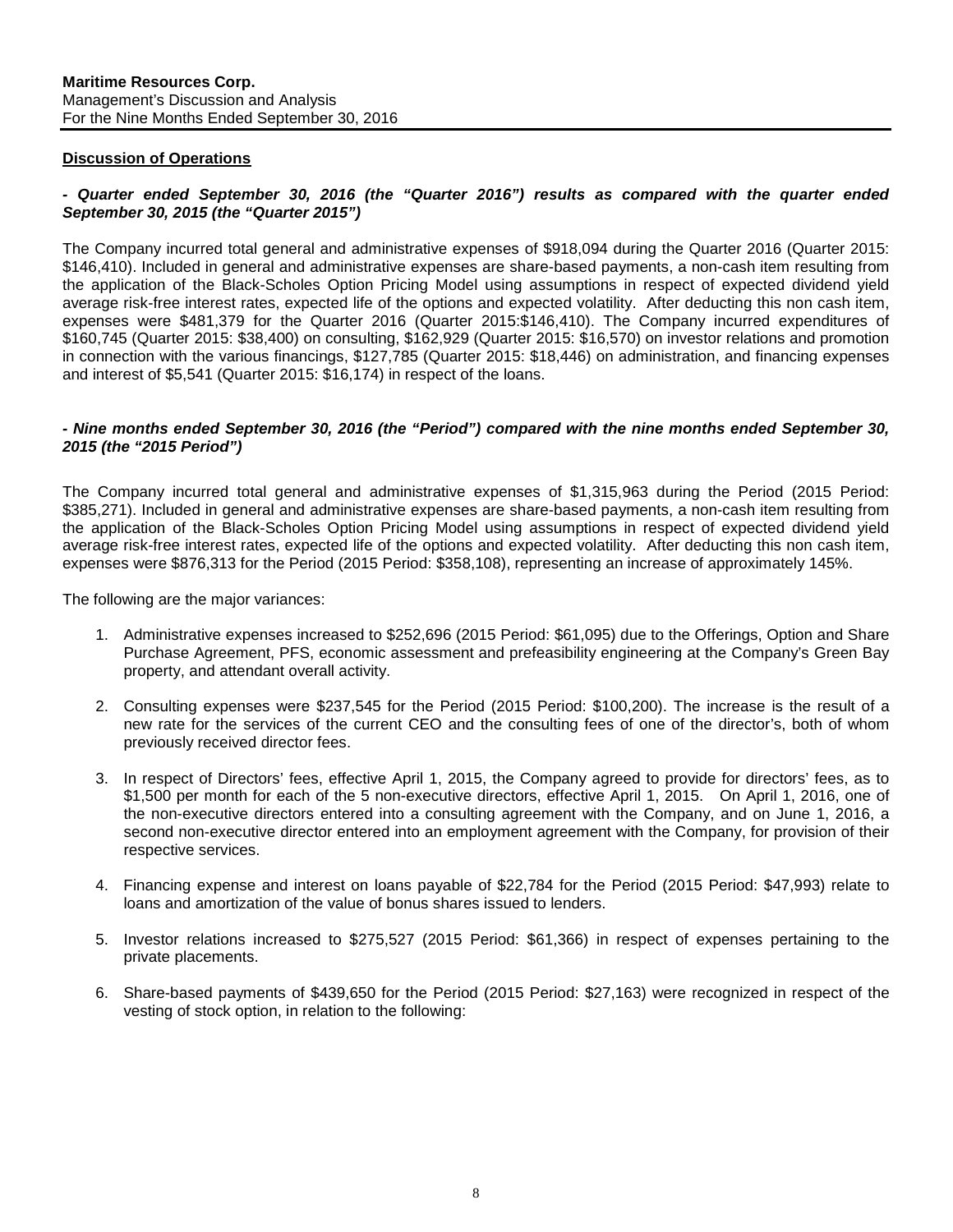|                    | <b>For the Nine Months Ended</b> |                           |   |                           |  |  |  |  |  |
|--------------------|----------------------------------|---------------------------|---|---------------------------|--|--|--|--|--|
|                    |                                  | <b>September 30, 2016</b> |   | <b>September 30, 2015</b> |  |  |  |  |  |
| Accounting         | S                                | 39.549                    | S |                           |  |  |  |  |  |
| Consulting         |                                  | 435,363                   | S |                           |  |  |  |  |  |
| Investor relations |                                  | 4.287                     |   | 27,163                    |  |  |  |  |  |
|                    |                                  | 439,650                   |   | 27.163                    |  |  |  |  |  |

## <span id="page-8-0"></span>**Liquidity**

The financial statements are prepared on a 'going concern' basis, which contemplates that the Company will continue in operation for the foreseeable future and will be able to realize its assets and discharge its liabilities in the normal course of business. The Company's ability to continue as a going concern is dependent on its ability to raise additional funds or the attainment of profitable operations. The Company will need to raise or borrow money for exploration and administration expenditures, and to settle current liabilities, and to ensure it maintains sufficient funds to keep its claims and property agreements in good standing. Current sources of funding are undetermined and management continues to review potential financings options. Although the Company has been successful at raising funds in the past through the issuance of share capital, it is uncertain whether it will be successful or able to continue to do so in the future.

At September 30, 2016, the Company had:

- A deficit of \$3,632,258 (December 31, 2015: \$2,341,295).
- Working capital of \$921,670 (December 31, 2015: working capital deficit of \$714,209).
- Cash of \$1,194,063 (December 31, 2015: \$2,119).
- Accounts payable and accrued liabilities, including interest payable on loan of \$213,819 (December 31, 2015: \$368,366), which are due in the short term.
- Principal on loans of \$100,000 (December 31, 2015: \$355,000).

#### <span id="page-8-1"></span>**Related Party Transactions**

#### *Services*

Effective July 1, 2014 the Company entered into arrangement with an administration and exploration services contractor ("AESC") in which a director is a shareholder, pursuant to which it receives office, administrative and exploration services. For the periods ended September 30, 2016 and 2015, the Company was charged for exploration costs and to reimburse office and administrative costs as follows:

|                       | For the Three Months Ended |              |    |        |    | For the Nine Months Ended |    |        |  |
|-----------------------|----------------------------|--------------|----|--------|----|---------------------------|----|--------|--|
|                       |                            | September 30 |    |        |    | September 30              |    |        |  |
|                       |                            | 2016         |    | 2015   |    | 2016                      |    | 2015   |  |
| Rent                  | \$                         | 19.146       | \$ | 9,393  | \$ | 39,503                    | \$ | 27,393 |  |
| Consulting            |                            | -            |    |        |    |                           |    | 7,500  |  |
| Geological consulting |                            |              |    | 2,475  |    | $\blacksquare$            |    | 30,525 |  |
| Office administration |                            | 5.827        |    | 1,839  |    | 9,362                     |    | 10,171 |  |
|                       | \$                         | 24.973       | S  | 13.707 |    | 48,865                    |    | 75,589 |  |

At September 30, 2016 the company owed \$Nil (2015: \$24,751) to AESC.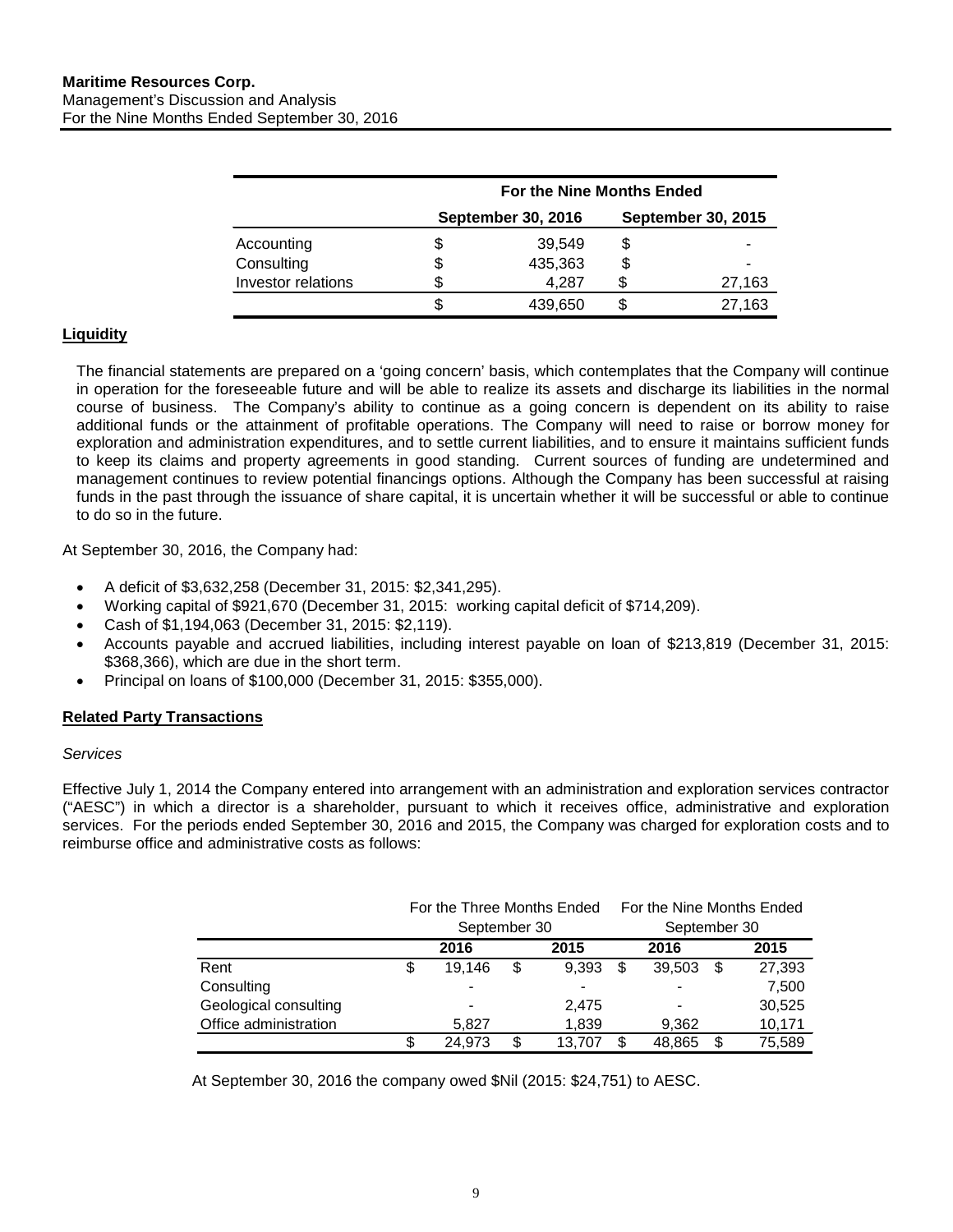#### *Loans*

In respect of the 2014 Notes, the Company received total gross proceeds of \$275,000, of which \$100,000 was provided by a party related to the Company, and issued 166,666 common shares valued at \$13,865 as bonus shares to the party. At September 30, 2016, principal of \$100,000 and interest of \$17,918 was owed to the party.

In respect of the 2015 Notes #4 the Company received \$12,500 from a director of the Company. On April 24, 2016, the 2015 Note, including interest of \$1,315, was retired.

## <span id="page-9-0"></span>**Compensation of Key Management Personnel**

Key management personnel consists of Douglas Fulcher (CEO and President and a Director of the Company), Jeannine Webb (CFO), Bernard Kahlert (VP, Exploration), Janice Davies (Corporate Secretary until October 31, 2016), Jacqueline Collins (Corporate Secretary effective November 1, 2016), Andrew Pooler (Chief Operating Officer effective June 1, 2016), Allan Williams (Consultant) and the non-executive Directors of the Company (Maynard Brown, David McCue and Peter Mercer).

| Consulting            | BT&T Equities, a company owned by Douglas Fulcher, CEO                                                            |
|-----------------------|-------------------------------------------------------------------------------------------------------------------|
|                       | Neon Rainbow Holdings Ltd., a company owned by Allan Williams, Director                                           |
|                       | J Collins Consulting, a company owned by Jacqueline Collins, Corporate Secretary                                  |
|                       | JD Consulting Ltd., a company owned by Janice Davies, Corporate Secretary                                         |
|                       | Venturex Consulting, a company owned by Jeannine Webb, CFO                                                        |
|                       | Pamicon Developments, a company in which Douglas Fulcher, CEO and President, and<br>a director, is a shareholder. |
|                       | Andrew Pooler, Director and Chief Operating Officer                                                               |
| Geological consulting | B.H. Kahlert & Associates Ltd., is a company owned by Bernard Kahlert, VP of Exploration                          |

The remuneration, including stock-based compensation, of key management personnel during the period ended September 30, 2016 and 2015 were as follows:

|                       | For the Three Months Ended |              |    |              |   | For the Nine Months Ended |    |         |  |
|-----------------------|----------------------------|--------------|----|--------------|---|---------------------------|----|---------|--|
|                       |                            | September 30 |    | September 30 |   |                           |    |         |  |
|                       |                            | 2016         |    | 2015         |   | 2016                      |    | 2015    |  |
| Consulting            | S                          | 117,145      | \$ | 38,400       | S | 193.945                   | S  | 107,700 |  |
| Directors' fees       |                            | 12,000       |    | 45,000       |   | 45,000                    |    | 45,000  |  |
| Geological consulting |                            | 33,600       |    | 24.375       |   | 71,400                    |    | 79,725  |  |
| Share-based payments  |                            | 437,174      |    |              |   | 439,650                   |    | 27,163  |  |
|                       | \$                         | 599.919      | \$ | 107.775      | S | 749.995                   | \$ | 259,588 |  |

At September 30, 2016, in respect of services provided to and expenses incurred on behalf of the Company during the period ended September 30, 2016, the Company owed \$Nil (2015: \$Nil) to the CEO and a director of the Company, \$11,760 (2015: \$Nil) to an officer and former director of the Company, \$5,250 (2015: \$Nil) to the CFO of the Company, \$525 (2015: \$Nil ) to an officer of the Company, and \$6,654 (2015: \$Nil) to a director of the Company. Effective April 1, 2015, the Company agreed to provide for directors' fees of \$1,500 per month for each of the 5 non-executive directors. On April 1, 2016, one of the non-executive directors entered into a consulting agreement with the Company, and on June 1, 2016, a second non-executive director entered into an employment agreement with the Company, for provision of their respective services. As such, at September 30, 2016, there remained 3 directors eligible to receive directors' fees, and directors' fees, totalling \$106,500, remained unpaid.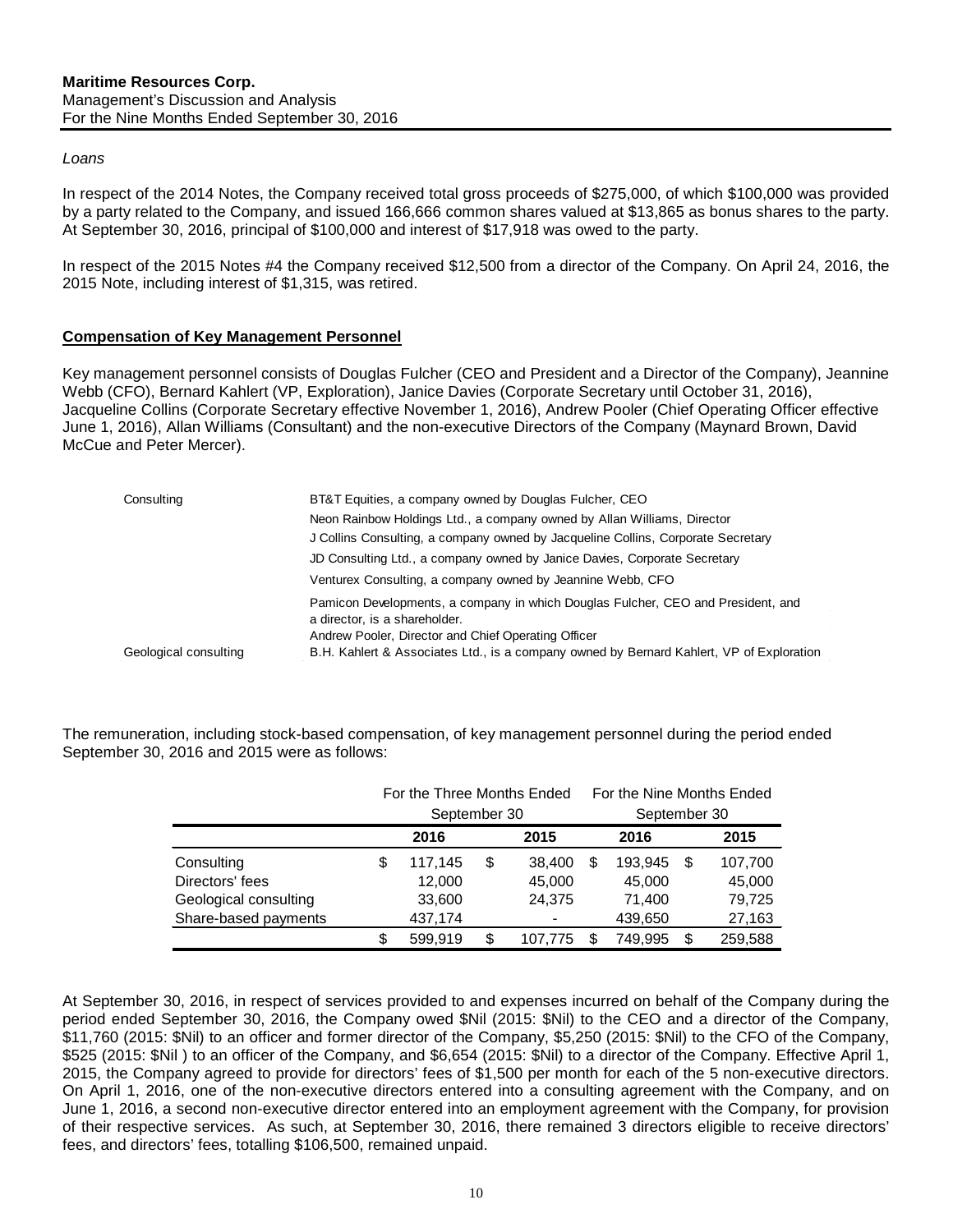## <span id="page-10-0"></span>**Proposed Transactions**

There are no proposed transactions to be reported.

#### <span id="page-10-1"></span>**Off Balance Sheet Arrangements**

The Company has no off balance sheet arrangements.

## <span id="page-10-2"></span>**Risks and Uncertainties Related to the Company's Business**

Resource exploration is a speculative business and involves a high degree of risk. There is a significant probability that the expenditures made by the Company in exploring its properties will not result in discoveries of commercial quantities of minerals. A high level of ongoing expenditures is required to locate and estimate ore reserves, which are the basis for further development of a property. Capital expenditures to attain commercial production stage could be substantial. The following sets out the principal risks faced by the Company.

Exploration. The Company is seeking mineral deposits on exploration projects where there are not yet established commercial quantities. There can be no assurance that economic concentrations of minerals will be determined to exist on the Company's property holdings within existing investors' investment horizons or at all. The failure to establish such economic concentrations could have a material adverse outcome on the Company and its securities. The Company's planned programs and budgets for exploration work are subject to revision at any time to take into account results to date. The revision, reduction or curtailment of exploration programs and budgets could have a material adverse outcome on the Company and its securities.

Market. The Company's securities trade on public markets and the trading value thereof is determined by the evaluations, perceptions and sentiments of both individual investors and the investment community taken as a whole. Such evaluations, perceptions and sentiments are subject to change; both in short term time horizons and longer term time horizons. An adverse change in investor evaluations, perceptions and sentiments could have a material adverse outcome on the Company and its securities.

Commodity Price. The Company's exploration projects are primarily related to exploration for gold and other precious metals in Canada. These minerals have recently been the subject of significant price fluctuations, and as such, there can be no assurance that that investors' evaluations, perceptions, beliefs and sentiments will continue to favour these target commodities. An adverse change in these commodities' prices, or in investors' beliefs about trends in those prices, could have a material adverse outcome on the Company and its securities.

Title.Although the Company has exercised the usual due diligence with respect to title to properties in which it has interests, there is no guarantee that title to the properties will not be challenged or impugned. The Company's mineral property interests may be subject to prior unregistered agreements or transfers or land claims, and title may be affected by undetected defects.

Financing. Exploration and development of mineral deposits is an expensive process, and frequently the greater the level of interim stage success the more expensive it can become. The Company has no producing properties and generates no operating revenues; therefore, for the foreseeable future, it will be dependent upon selling equity in the capital markets to provide financing for its continuing substantial exploration budgets. While the Company has been successful in obtaining financing from the capital markets for its projects in recent years, there can be no assurance that the capital markets will remain favourable in the future, and/or that the Company will be able to raise the financing needed to continue its exploration programs on favourable terms, or at all. Restrictions on the Company's ability to finance could have a material adverse outcome on the Company and its securities.

Share Price Volatility and Price Fluctuations.In recent years, the securities markets in Canada have experienced a high level of price and volume volatility, and the market prices of securities of many companies, particularly junior mineral exploration companies, like the Company, have experienced wide fluctuations which have not necessarily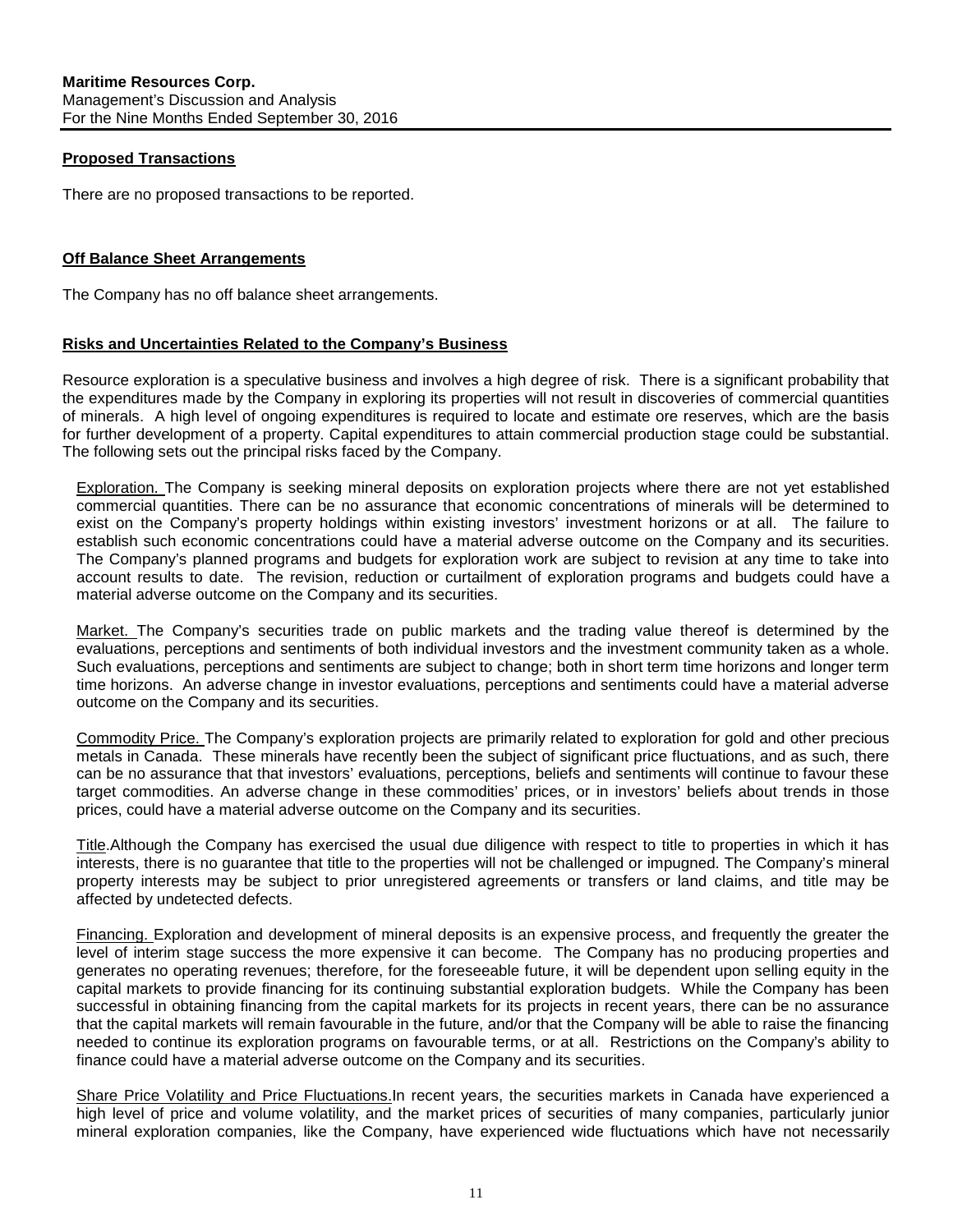been related to the operating performance, underlying asset values or prospects of such companies. There can be no assurance that these price fluctuations and volatility will not continue to occur.

Key Personnel. The Company's exploration efforts are dependent to a large degree on the skills and experience of certain of its key personnel. The Company does not maintain "key man" insurance policies on these individuals. Should the availability of these persons' skills and experience be in any way reduced or curtailed, this could have a material adverse outcome on the Company and its securities.

Competition.Significant and increasing competition exists for the limited number of mineral property acquisition opportunities available. As a result of this competition, some of which is with large established mining companies with substantial capabilities and greater financial and technical resources than the Company, the Company may be unable to acquire additional attractive mineral properties on terms it considers acceptable.

Realization of Assets. Exploration and evaluation assets comprise a substantial portion of the Company's assets. Realization of the Company's investment in these assets is dependent upon the establishment of legal ownership, the attainment of successful production from the properties or from the proceeds of their disposal. Resource exploration and development is highly speculative and involves inherent risks. While the rewards if an ore body is discovered can be substantial, few properties that are explored are ultimately developed into producing mines. There can be no assurance that current exploration programs will result in the discovery of economically viable quantities of ore. The amounts shown for acquisition costs and deferred exploration expenditures represent costs incurred to date and do not necessarily reflect present or future values.

Environmental and Other Regulatory Requirements.The current or future operations of the Company, including development activities and commencement of production on its properties, require permits from various governmental authorities and such operations are and will be subject to laws and regulations governing prospecting, development, mining, production, exports, taxes, labour standards, occupational health, waste disposal, toxic substances, land use, environmental protection, safety and other matters. Companies engaged in the development and operation of mines and related facilities could experience increased costs, and delays in production and other schedules as a result of the need to comply with applicable laws, regulations and permits. There can be no assurance that approvals and permits required to commence production on its properties will be obtained on a timely basis, or at all. Additional permits and studies, which may include environmental impact studies conducted before permits can be obtained, may be necessary prior to operation of the properties in which the Company has interests and there can be no assurance that the Company will be able to obtain or maintain all necessary permits that may be required to commence construction, development or operation of mining facilities at these properties on terms which enable operations to be conducted at economically justifiable costs. Failure to comply with applicable laws, regulations, and permitting requirements may result in enforcement actions thereunder, including orders issued by regulatory or judicial authorities causing operations to cease or be curtailed, and may include corrective measures requiring capital expenditures, installation of additional equipment, or remedial actions. Parties engaged in mining operations or extraction operations may be required to compensate those suffering loss or damage by reason of such activities and may have civil or criminal fines or penalties imposed for violations of applicable laws or regulations.

Amendments to current laws, regulations and permits governing operations and activities of mining companies, or more stringent implementation thereof, could have a material adverse impact on the Company and cause increases in capital expenditures or production costs or reduction in levels of production at producing properties or abandonment or delays in development of new mineral exploration properties. To the best of the Company's knowledge, it is currently operating in compliance with all applicable environmental regulations.

History of Net Losses; Accumulated Deficit; Lack of Revenue from Operations. The Company has incurred net losses to date. The Company has not yet had any revenue from the exploration activities on its properties. Even if the Company commences development of certain of its properties, the Company may continue to incur losses. There is no certainty that the Company will produce revenue, operate profitably or provide a return on investment in the future.

Uninsurable. The Company and its subsidiaries may become subject to liability for pollution, fire, explosion and other risks against which it cannot insure or against which it may elect not to insure. Such events could result in substantial damage to property and personal injury. The payment of any such liabilities may have a material, adverse effect on the Company's financial position.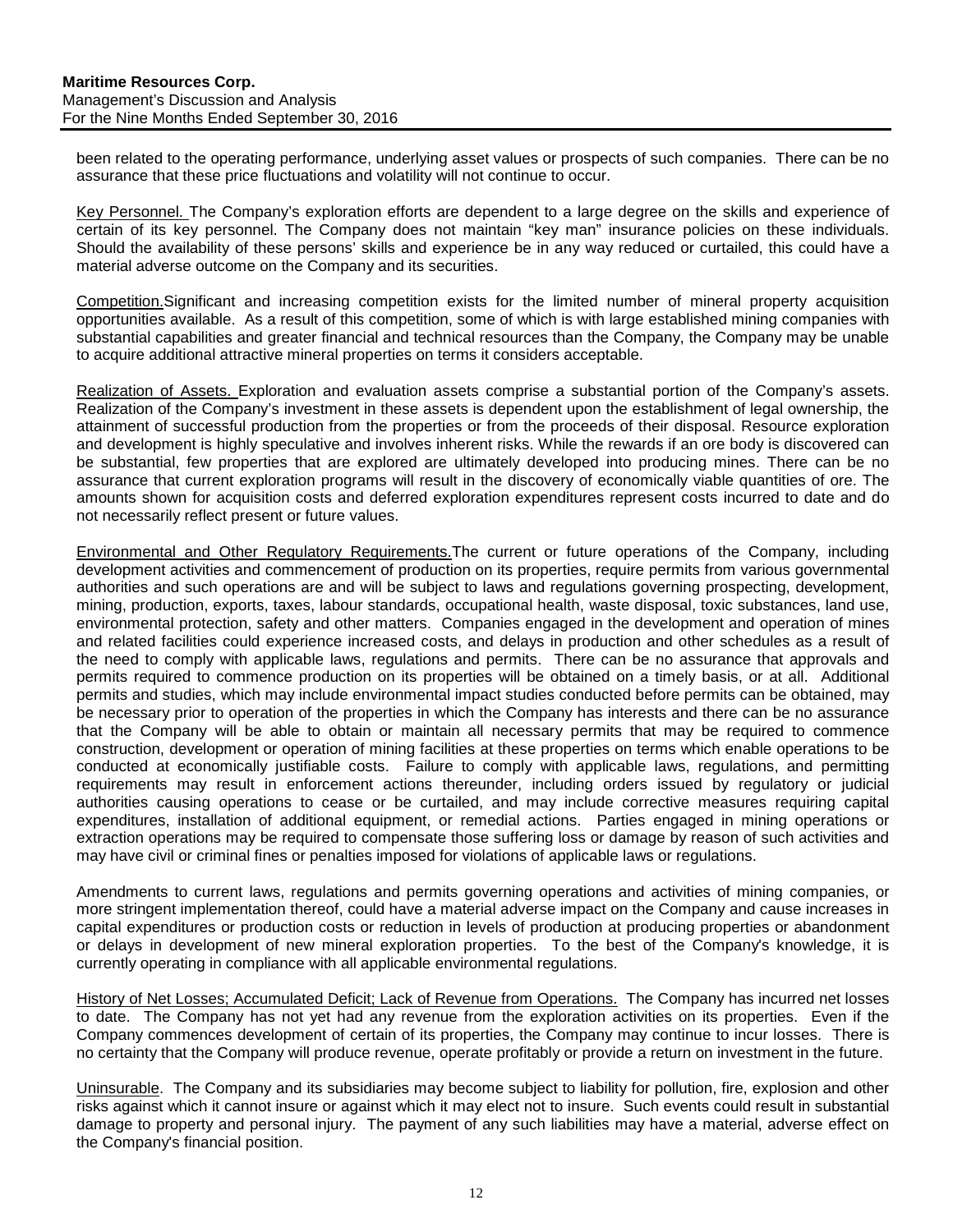Legal Proceedings. As at the date of the Report, there were no legal proceedings against or by the Company.

Critical Accounting Estimates.In the preparation of financial information, management makes judgments, estimates and assumptions that affect, amongst other things, the carrying value of its mineral property assets. All deferred mineral property expenditures are reviewed, on a property-by-property basis, to consider whether there are any conditions that may indicate impairment. When the carrying value of a property exceeds its net recoverable amount that may be estimated by quantifiable evidence of an economic geological resource or reserve, joint venture expenditure commitments or the Company's assessment of its ability to sell the property for an amount exceeding the deferred costs, a provision is made for the impairment in value. Management's estimates of exploration, operating, capital and reclamation costs, if any, are subject to certain risks and uncertainties which may affect the recoverability of mineral property costs. Although management has used its best judgment to estimate of these factors, it is possible that changes could occur in the near term that could adversely affect management's estimate of the net cash flow to be generated from its properties. The Company also uses the Black-Scholes Option Pricing Model in relation to share based payments. Option pricing models require the input of highly subjective assumptions including the expected price volatility. Changes in the subjective input assumptions can materially affect the fair value estimate, and therefore the existing models do not necessarily provide a reliable single measure of the fair value of the Company's stock options granted/vested during the period.

## <span id="page-12-0"></span>**Other MD&A Disclosure Requirements**

#### **New Accounting Policies**

## **Standards, Amendments and Interpretations Affecting the 2014 and Future Year-Ends**

#### Adoption of new IFRS pronouncements

The adoption of the following new IFRS pronouncements did not have an effect on the Company's financial statements:

- IAS 36, "Impairment of Assets" is effective for annual periods beginning on or after July 1, 2014.
- IFRS 7, "Financial Instruments: Disclosures" (amendments) is effective for annual periods beginning on or after January 1, 2016.
- IAS 32, "Financial Instruments: Presentation" was adopted by the Company on January 1, 2014. IAS 32 applies to the offsetting of financial assets and financial liabilities.
- IFRS 10, "Exception from Consolidation for "Investment Entities"" in conjunction with IFRS 12 and IAS 27, was adopted by the Company on January 1, 2014. IFRS 10 amends the definition of "Investment Entity" and introduces and an exception from consolidation for investment entities. IFRS 12 and IAS 27 are amended to introduce disclosures required by an investment entity.
- IFRS 14, "Regulatory Deferral Accounts" is effective for annual periods beginning on or after January 1, 2016.
- IAS 34, "Interim Financial Reporting" (amended standard) is effective for annual periods beginning on or after January 1, 2016.

New accounting standards not yet adopted

- IFRS 15, "Revenue from Contracts with Customers" is effective for annual periods beginning on or after January 1, 2018.
- IFRS 9, "Financial Instruments: Classification and Measurement" is effective for annual periods beginning on or after January 1, 2018.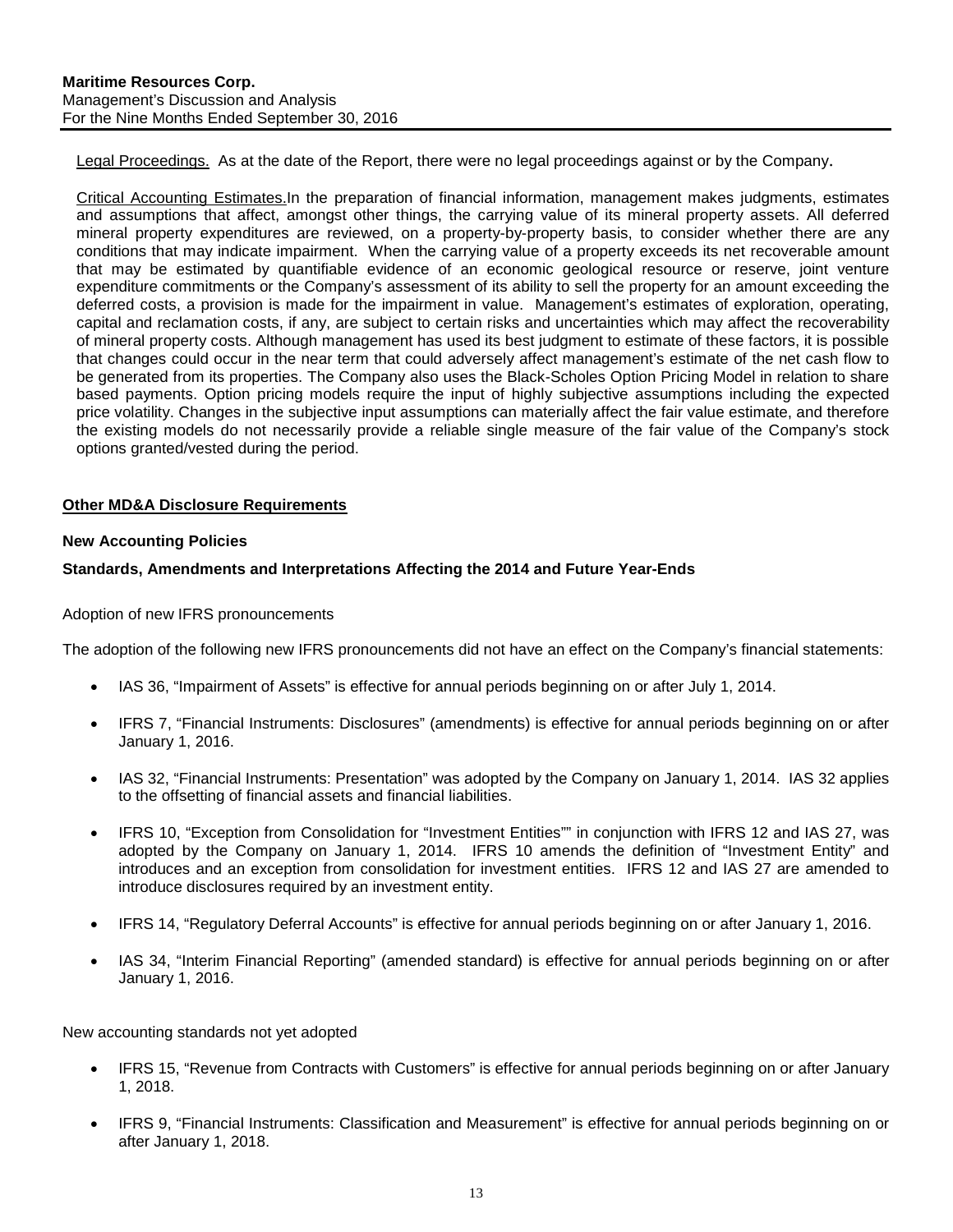• IFRS 16, "Leases" is effective for annual periods beginning on or after January 1, 2019.

The Company is currently evaluating the impact of these new and amended standards on its financial statements. The impact is not expected to have a material impact on the statements of financial position or results of operations.

#### **Financial Instruments & Other Instruments**

The Company has classified its cash as fair value through profit or loss (using level 1 of the fair value hierarchy); receivables (excluding tax arrangements) as loans and receivables; and accounts payable and accrued liabilities and loans as other financial liabilities.

(a) Fair value

The carrying values of cash, receivables, and accounts payable and accrued liabilities approximate their fair values due to the short-term maturity of these financial instruments.

(b) Credit risk

Credit risk is the risk that a counter party to a financial instrument will fail to discharge its contractual obligations. The Company is exposed to credit risk with respect to its cash, restricted cash and receivables, other than Goods and Services Tax ("GST") and government funding which may be receivable. The maximum exposure to loss arising from accounts receivable is equal to their carrying amounts.

The Company manages credit risk with respect to its cash by maintaining demand deposits with a major Canadian financial institution; however, this exposes the Company's cash to concentration of credit risk as all amounts are held at a single institution.

There were no changes in the Company's approach to risk during the period ended September 30, 2016.

#### **Outstanding Share Data**

As at the Report Date, the Company had:

- 58,937,795 common shares issued and outstanding.
- warrants issued and outstanding allowing for the purchase of up to 747,500 common shares at \$0.20 per share until February 12, 2019,
- warrants issued and outstanding allowing for the purchase of up to 3,017,875 common shares at \$0.20 per share until April 22, 2019,
- warrants issued and outstanding allowing for the purchase of up to 9,440,698 common shares at \$0.20 per share until July 20, 2019
- incentive stock options allowing for the purchase of shares in the capital of the Company, as to: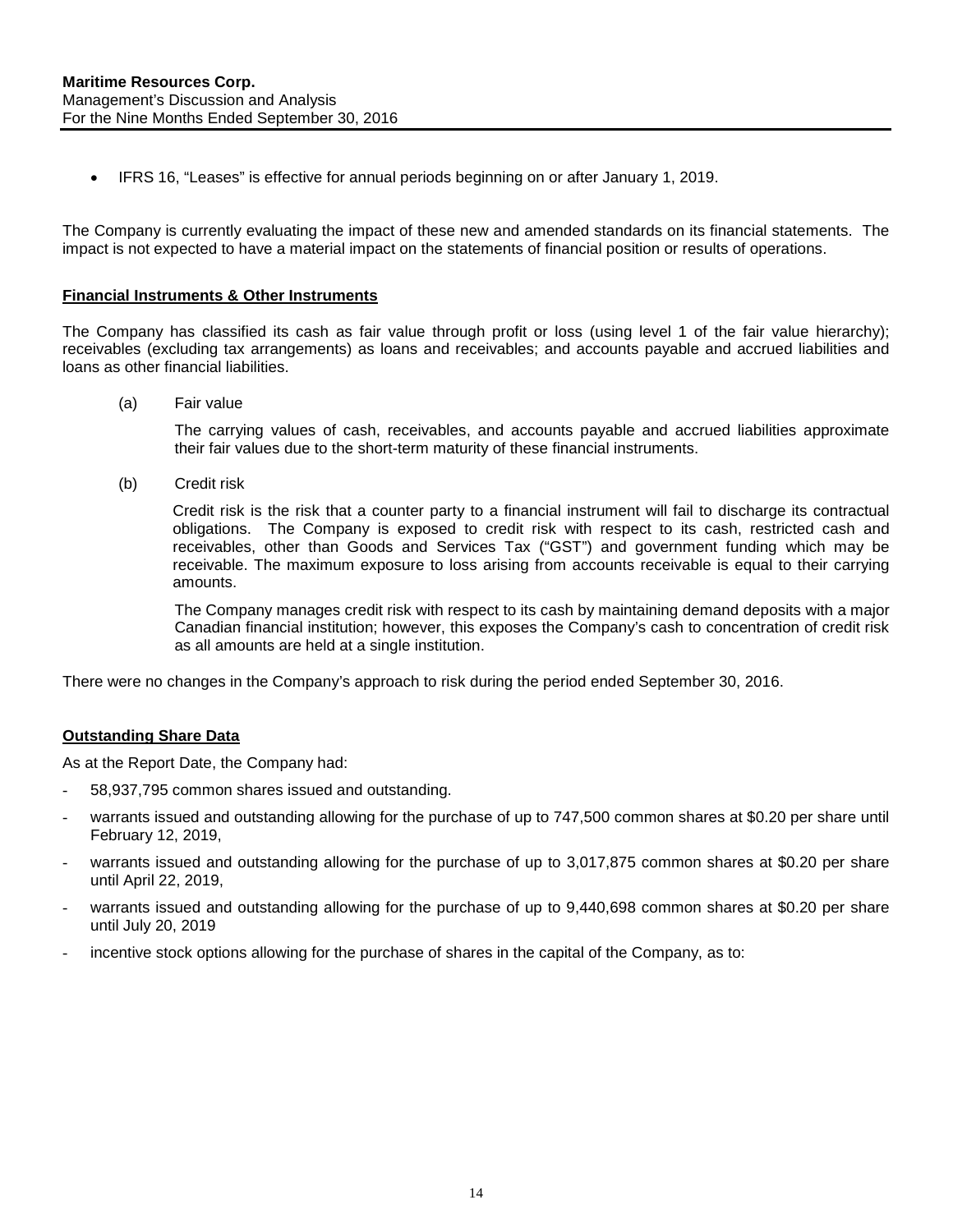|             | <b>Number of Options</b> | <b>Exercise</b> | <b>Expiry Date</b> |
|-------------|--------------------------|-----------------|--------------------|
|             | 250,000                  | \$0.200         | 14-Dec-16          |
|             | 200,000                  | \$0.175         | 26-Apr-17          |
|             | 500,000                  | \$0.200         | $21 - Jan-18$      |
|             | 420,000                  | \$0.280         | 29-May-19          |
|             | 200,000                  | \$0.150         | 15-Oct-19          |
|             | 1,785,000                | \$0.150         | 13-Nov-20          |
|             | 2,400,000                | \$0.250         | 29-Jul-21          |
| Outstanding | 5,755,000                |                 |                    |
| Exercisable | 5,642,500                |                 |                    |